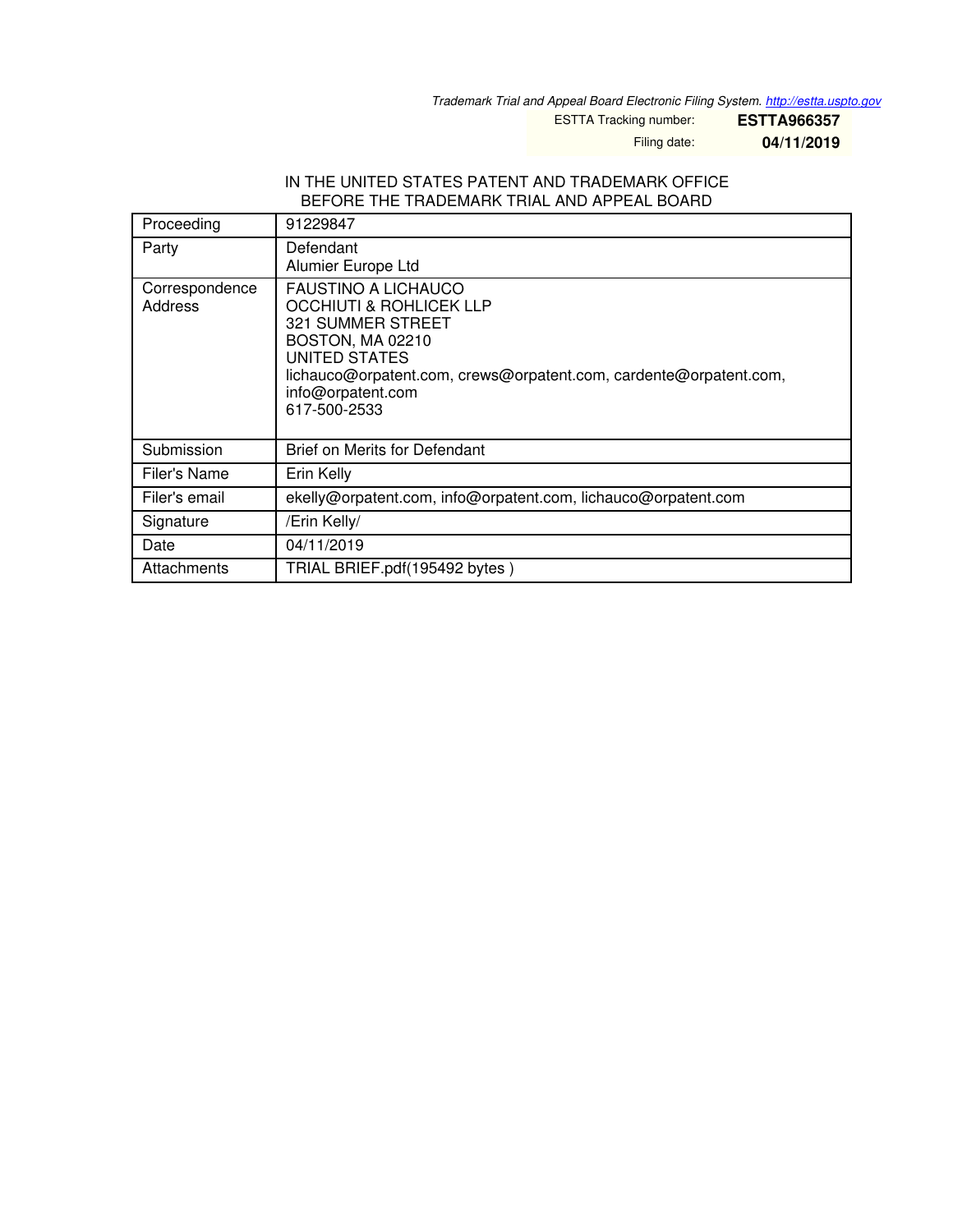## **IN THE UNITED STATES PATENT AND TRADEMARK OFFICE TRADEMARK TRIAL AND APPEAL BOARD**

**\_\_\_\_\_\_\_\_\_\_\_\_\_\_\_\_\_\_\_\_\_\_\_\_\_\_\_\_\_\_\_\_\_\_\_\_** Christie Brinkley Skincare, LLC,  $\qquad \qquad$  )  $)$  ) Mark: IR DEFENSE Opposer, (b) ) Serial No.: 86/660,963  $)$ v. (a)  $\mu$  Published: May 3, 2016  $)$ Alumier Europe Ltd, )  $)$ Defendant/Applicant. \_\_\_\_\_\_\_\_\_\_\_\_\_\_\_\_\_\_\_\_\_\_\_\_\_\_\_\_\_\_\_\_\_\_\_\_)

| Opposition No.: 91229847 |                   |
|--------------------------|-------------------|
| Mark:                    | <b>IR DEFENSE</b> |
| Serial No.:              | 86/660,963        |
| Published:               | May 3, 2016       |
|                          |                   |

## **DEFENDANT'S MAIN TRIAL BRIEF**

Defendant, through its attorney, Faustino A. Lichauco, submits its Main Trial Brief in opposition to the Notice of Opposition and hereby moves the Trademark Trial and Appeal Board to dismiss the opposition to registration of U.S. Application 86/660,963.

Date: April 11, 2019 /F. A. Lichauco/

 Faustino A. Lichauco Occhiuti & Rohlicek LLP 321 Summer Street Boston, MA 02210 Telephone: (617) 500-2533 Facsimile: (617) 500-2499

Attorney for Alumier Europe Ltd.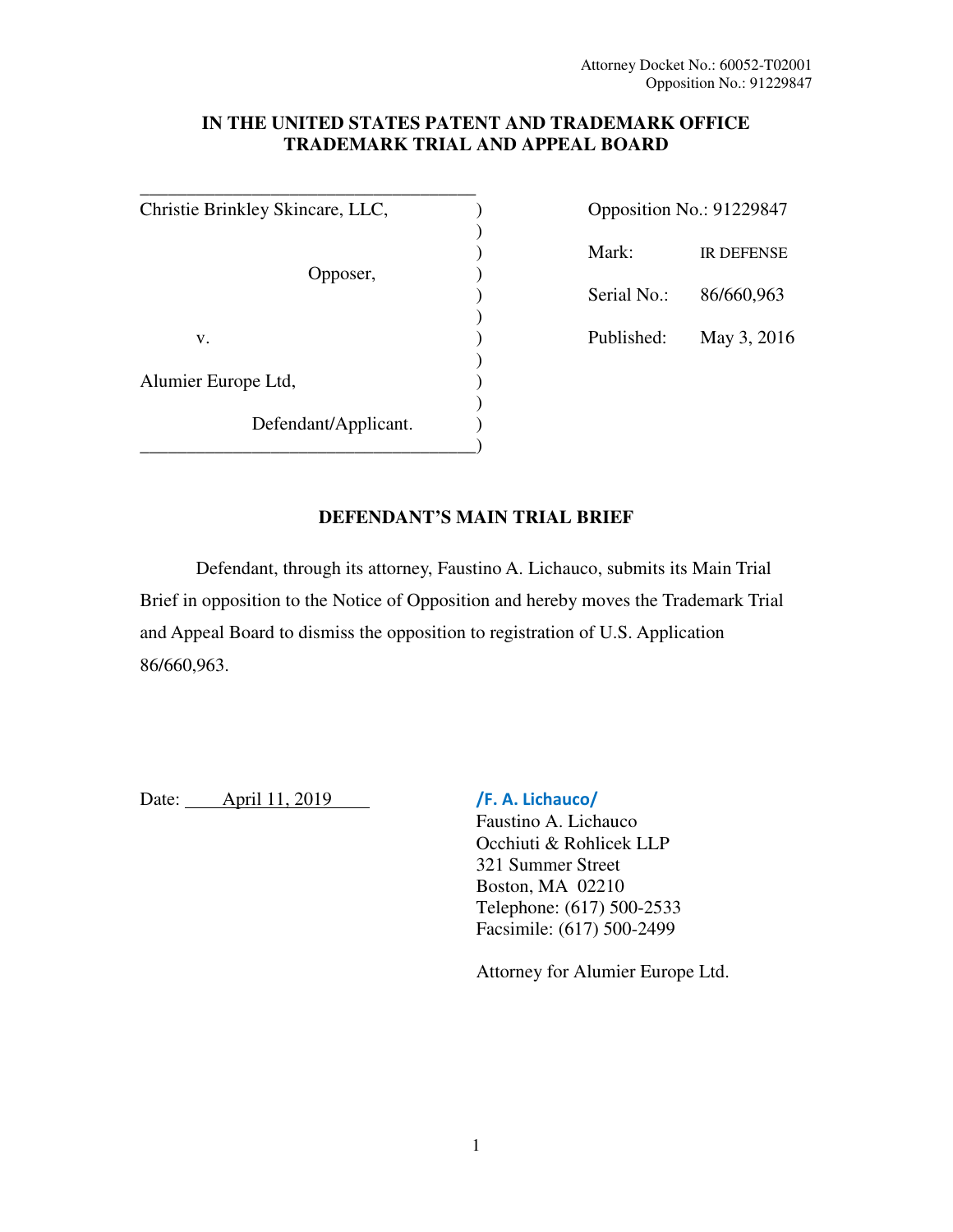# **TABLE OF CONTENTS**

| L       |                                                                                                                 |                               |  |
|---------|-----------------------------------------------------------------------------------------------------------------|-------------------------------|--|
| $\Pi$ : |                                                                                                                 |                               |  |
| III:    | A. Evidence Automatically of Record<br>B. Evidence Submitted by Plaintiff<br>C. Evidence Submitted by Defendant |                               |  |
|         |                                                                                                                 |                               |  |
|         | A.                                                                                                              |                               |  |
|         | $\mathbf{B}$ .                                                                                                  |                               |  |
|         | C.                                                                                                              |                               |  |
|         | D.                                                                                                              |                               |  |
| V.      |                                                                                                                 |                               |  |
|         |                                                                                                                 | <b>CERTIFICATE OF SERVICE</b> |  |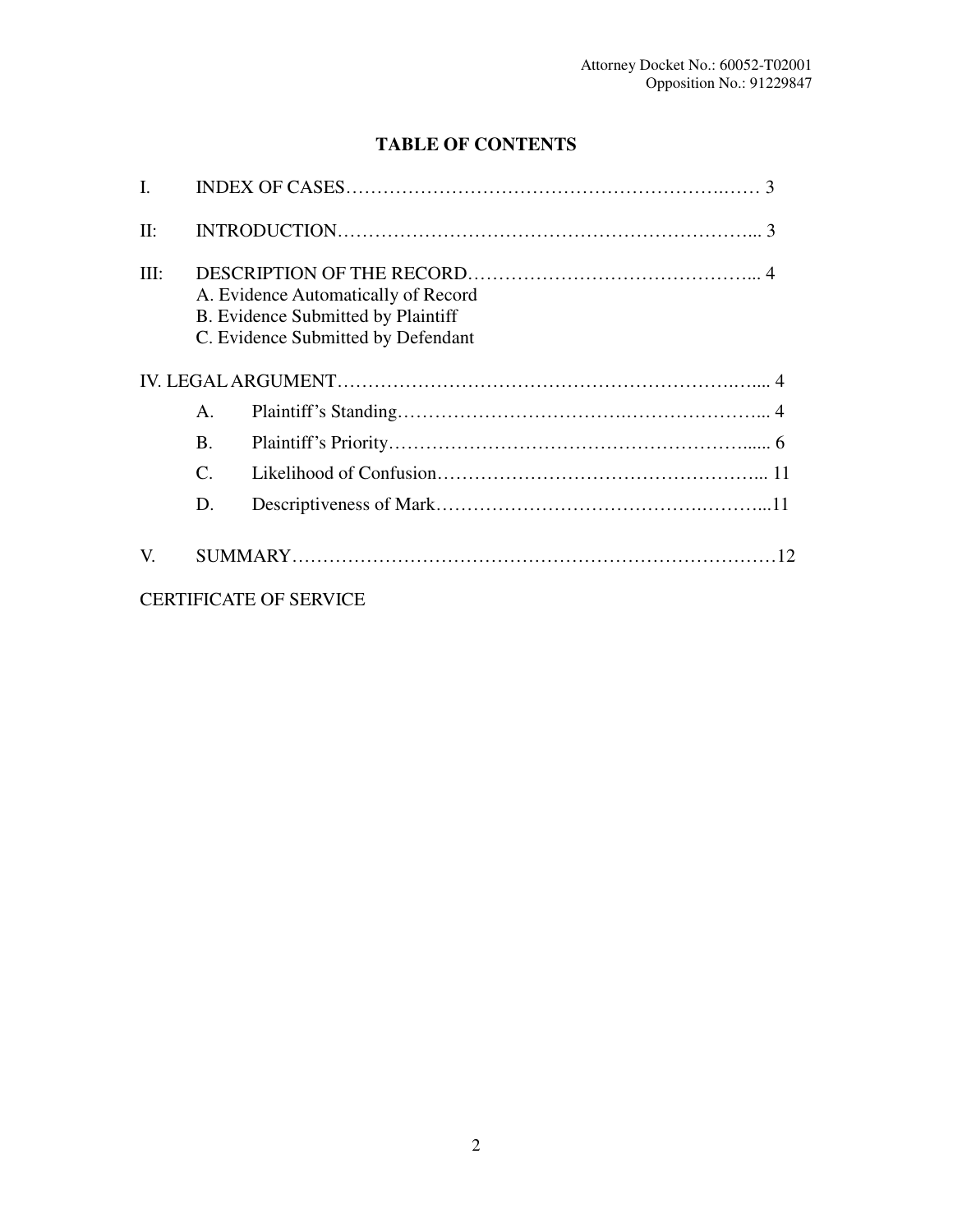## **I: INDEX OF CASES**

*Estate of P.D. Beckwith, Inc. v. Comm'r of Patents*, 252 U.S. 538, 40 S. Ct. 414. (1920)"

#### **II: INTRODUCTION**

In this case, Plaintiff, Christine Brinkley Skincare LLC (hereafter, "CBS") is looking for a second bite at the apple. The Plaintiff is seeking a ruling that contradicts a factual finding by Examiner Mark Tratos during prosecution of their own application for "IR DEFENSE" (i.e., U.S. Application 86/726,961, hereafter the "CBS IR DEFENSE" application).

During prosecution, the Plaintiff submitted a declaration stating that "IR DEFENSE" had been used in commerce for some time before the filing date. The Plaintiff also submitted certain specimens to prove such use. These are the same specimens submitted to the Board.

Examiner Tratos, who examined the CBS IR DEFENSE application, concluded that the specimens did *not* show the use of "IR DEFENSE" in commerce. The Examine took the position that the presence of other words with "IR DEFENSE" created a different commercial impression from "IR DEFENSE" by itself.

In addition, the examiner expressed grave doubts about the specimens' authenticity, noting that the specimens showed obvious signs of having been digitally altered.

The Plaintiff did not contest any of these findings. Instead, the Plaintiff amended the application to be an "intent-to-use" application. This bypassed the need for specimens.

In doing so, the Plaintiff filed a declaration that superseded the initial declaration. In this second declaration, the Plaintiff stated that they only intended to use the "IR DEFENSE" mark at some indeterminate time in the future.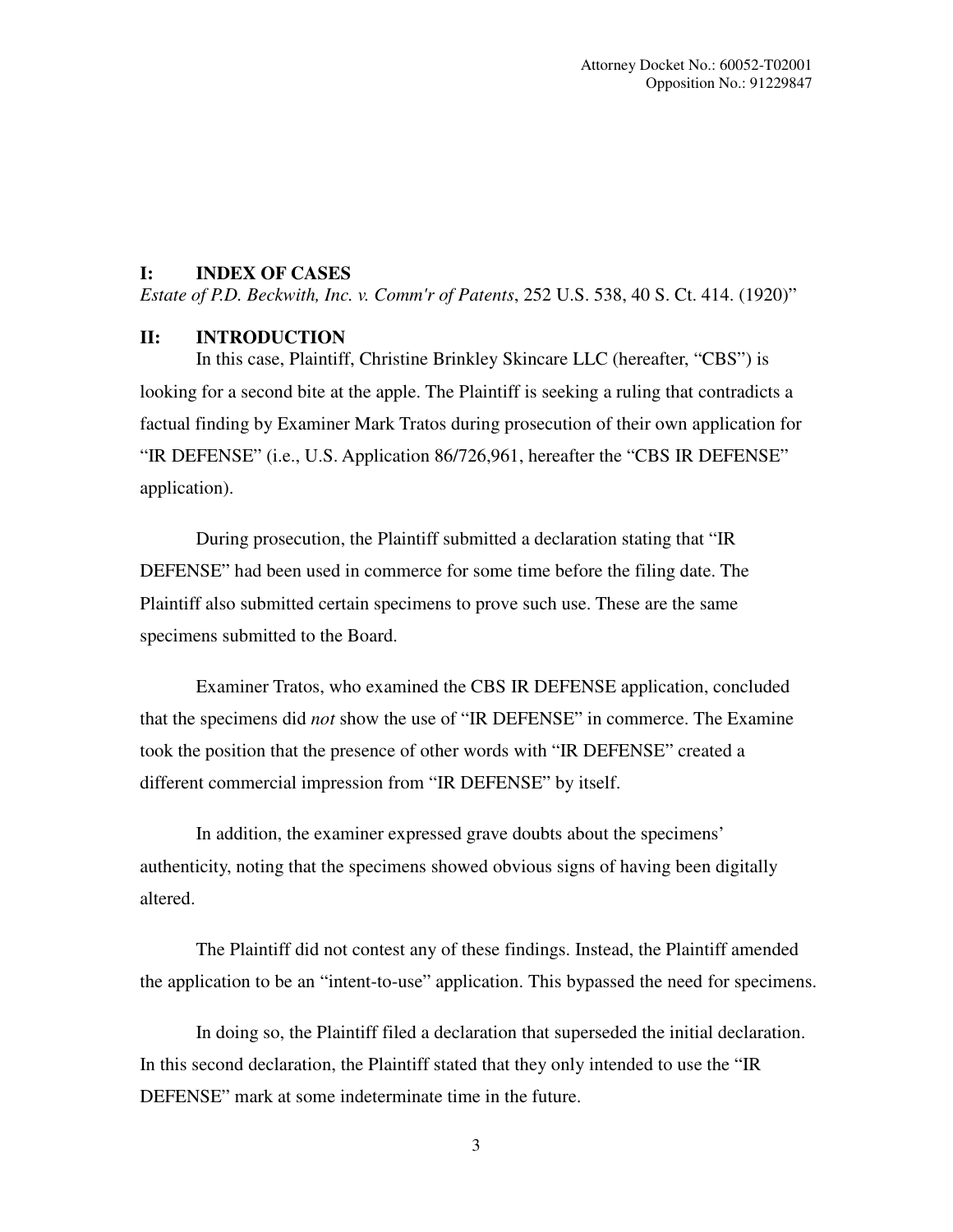In surrendering on this issue, the Plaintiff did not disagree that "IR DEFENSE" had not in fact been used in commerce prior to the filing date. Thus, any member of the public who inspected the public record could reasonably have relied on the fact that Plaintiff believed that he had *not* actually used the mark prior to filing but only *intended* to do so in the future. They would have had no way of knowing that the Plaintiff secretly disagreed.

In reliance on the Plaintiff's representations concerning his intent to use the mark, the examiner performed another search. This search covered the newly-permitted time interval in which Defendant's own trademark application, the one now being opposed, could be found. Predictably, the examiner took the position that the CBS IR DEFENSE application, if granted, would result in a likelihood of confusion. Plaintiff's application was

In response, the Plaintiff made no vigorous argument that their specimens showed use of the mark prior to Defendant's filing date. Instead, they acquiesced in the Examiner's findings. Their response presented arguments concerning a concurrent  $\S2(e)$ refusal and ignored the §2(d) refusal.

In filing this opposition, the plaintiff relies on the same evidence that the examiner already identified as not being a use of the mark in commerce.

The question presented herein for the Board's consideration is:

"Does the use of a mark that contains multiple words amount to the use in commerce of all possible combinations of those words?"

## **III: DESCRIPTION OF THE RECORD**

The description of the record as set forth in the Plaintiff's brief is accurate.

### **IV. LEGAL ARGUMENT**

#### **A. Plaintiff's Standing**

Plaintiff, Christine Brinkley Skincare LLC (hereafter, "CBS") correctly notes that standing exists when an opposer has a "real interest in the proceeding beyond that of a mere intermeddler." *Ritchie v. Simpson*, 170 F.3d 1092, 50 USPQ2d 1023, 1025 (Fed. Cir.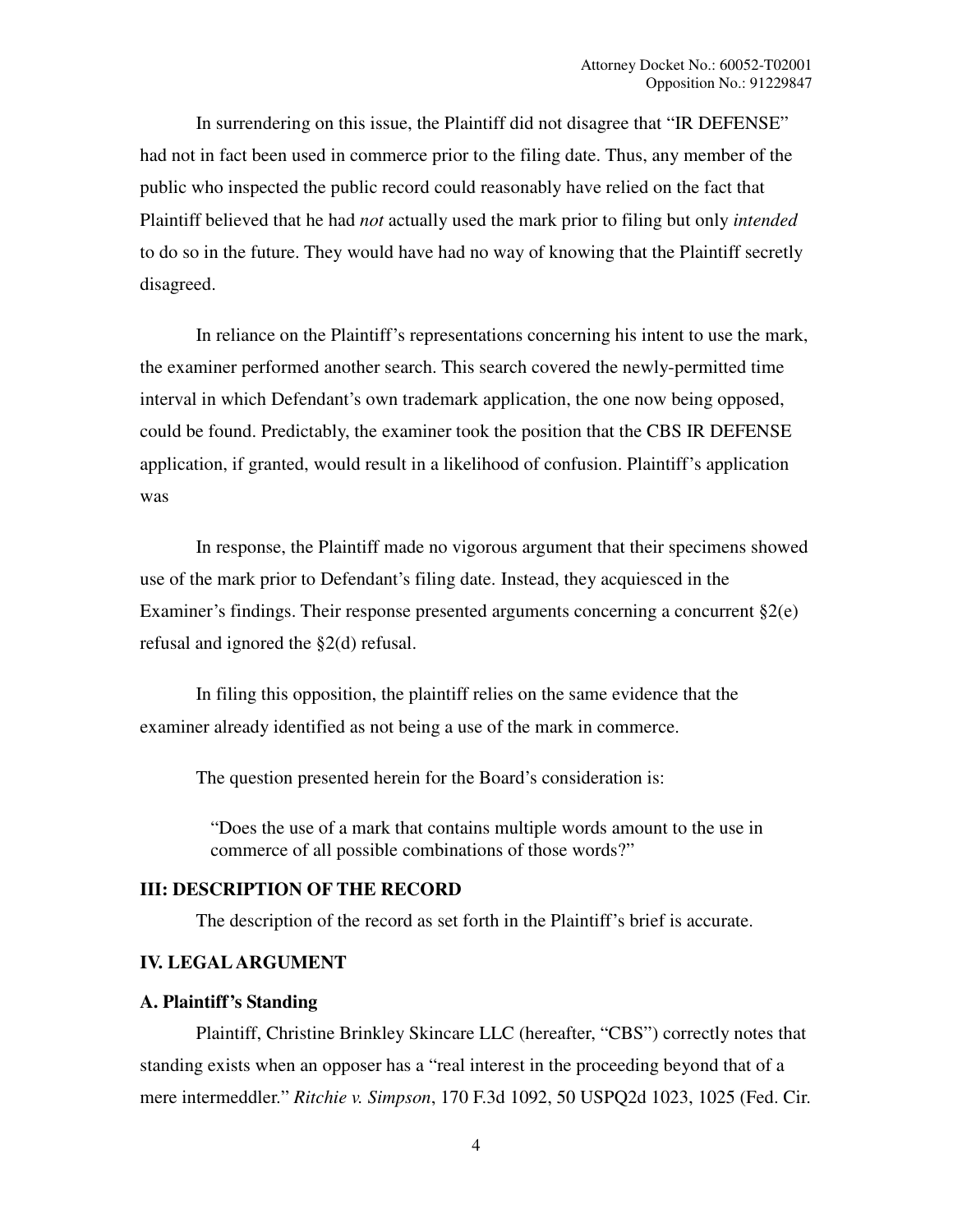1999). *Ritchie*'s real-interest test requires that the opposer "have a direct and personal stake in the outcome of the opposition."

As a basis for a "real interest," Plaintiff has drawn attention to ownership of U.S. Application 86/726,691 for "IR DEFENSE," which will hereafter be referred to as "CBS's IR DEFENSE" application for brevity.

Defendant submits that no harm would accrue to the Plaintiff as a result of registration because, based on the Plaintiff's own evidence, the application for "IR DEFENSE" is already worthless anyway.

According to the Plaintiff's own evidence and argument: (1) "IR DEFENSE" is merely descriptive of Defendant's recited goods, and (2) Defendant's recited goods are identical to Plaintiff's recited goods.

If (1) and (2) are both true, then obviously "IR DEFENSE" must *also* be merely descriptive of Plaintiff's goods. If so, then Plaintiff's own mark is invalid anyway. If Plaintiff's mark is invalid anyway, then obviously it makes no difference to Plaintiff's mark whether Defendant's mark is permitted to register.

Of course, Plaintiff would have an interest in seeing that no merely descriptive marks be permitted registration. But so does everyone in the general public. Plaintiff has not demonstrated any personal stake above and beyond the interest of the public at large.

The same logic applies to all other marks that contain "IR DEFENSE" as formatives thereof. This includes all of Plaintiff's other marks.

Accordingly, because Plaintiff regards "IR DEFENSE" as merely descriptive, registration of Defendant's mark would not harm plaintiff any more than it would harm anyone in the general public. Therefore, Plaintiff has no "real interest" as that term has been defined.

In order to have standing to oppose registration, Plaintiff must demonstrate a real interest beyond that of the general public. In this case, no such real interest has been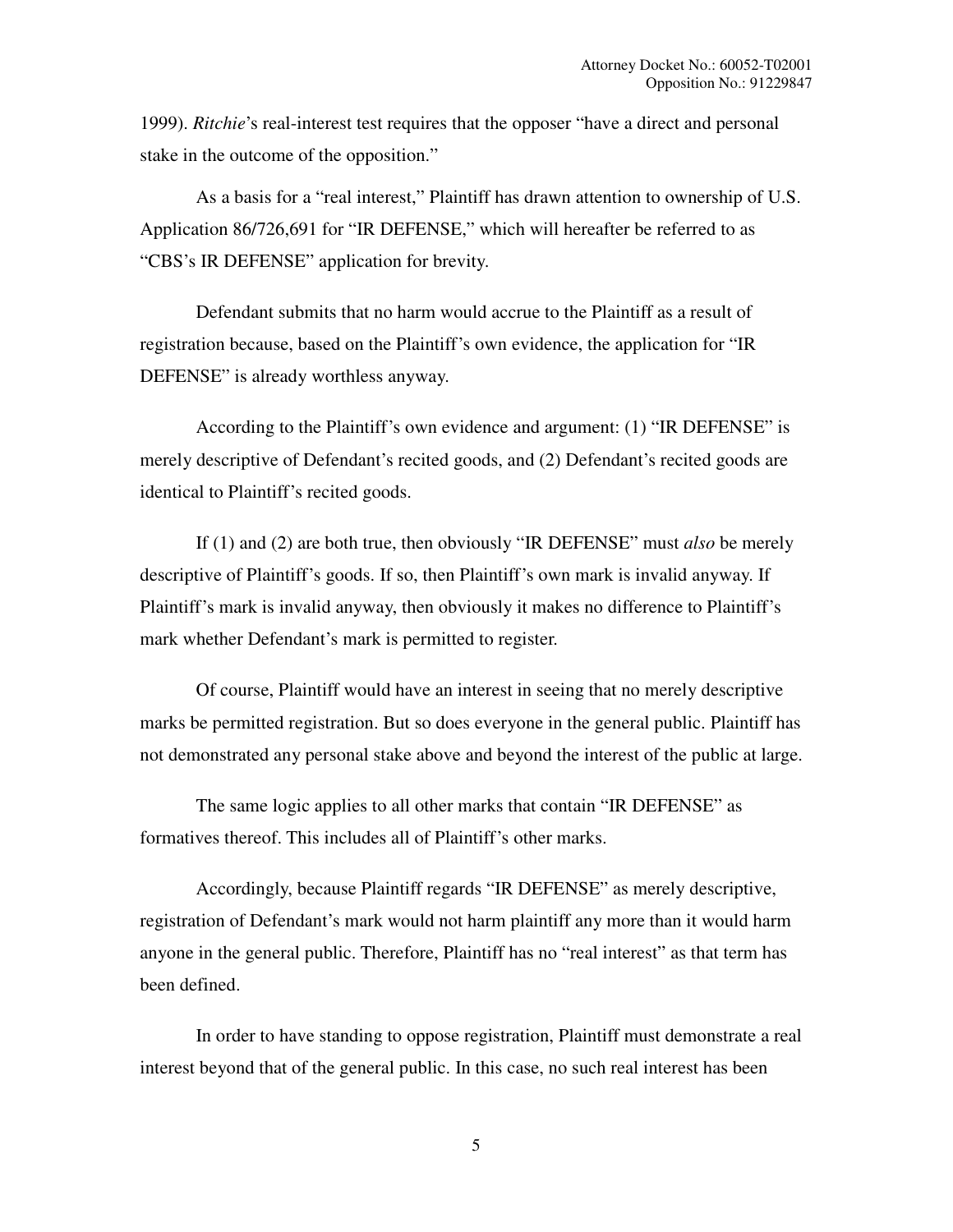demonstrated. Therefore, no standing exists insofar as the Plaintiff relies on §2(e) as a basis for opposing registration.

#### **B. Plaintiff's Priority**

**–1–** 

The Plaintiff's case relies almost entirely on the notion that use of a mark with multiple words is equivalent, as a matter of law, to use of a mark with any combination or sub-combination of those words.

As an example, Plaintiff has established prior use of the mark "RECAPTURE DAY+IR DEFENSE." Based on the Plaintiff's legal theory, this automatically establishes use of each combination of words within it. Thus, if the Plaintiff's legal theory is correct, the prior use of "RECAPTURE DAY+IR DEFENSE" would establish prior use of such marks as "IR DEFENSE," "DAY+IR," and "DAY+IR DEFENSE." In fact, the Plaintiff's legal theory would also mean that Plaintiff has used "+" by itself in commerce, "DEFENSE" by itself, and so on.

In fact, since there are five words, the use of "RECAPTURE DAY + IR DEFENSE" would automatically trigger prior use of 5! (i.e., 120) combinations of words, not counting the possible arrangements of those words.

The examiner has already discredited the Plaintiff's legal theory.

Upon filing the CBS IR DEFENSE application, Plaintiff submitted specimens showing the use of certain marks that contained the words "IR DEFENSE" embedded therein. These are the same marks relied upon in this opposition to establish use in commerce.

On Nov. 10, 2015, the examiner issued an action stating that the proffered specimens did not amount to use of the *mark* "IR DEFENSE" because, in each case, the addition of text other than "IR DEFENSE" caused the mark as a whole to convey a different commercial impression.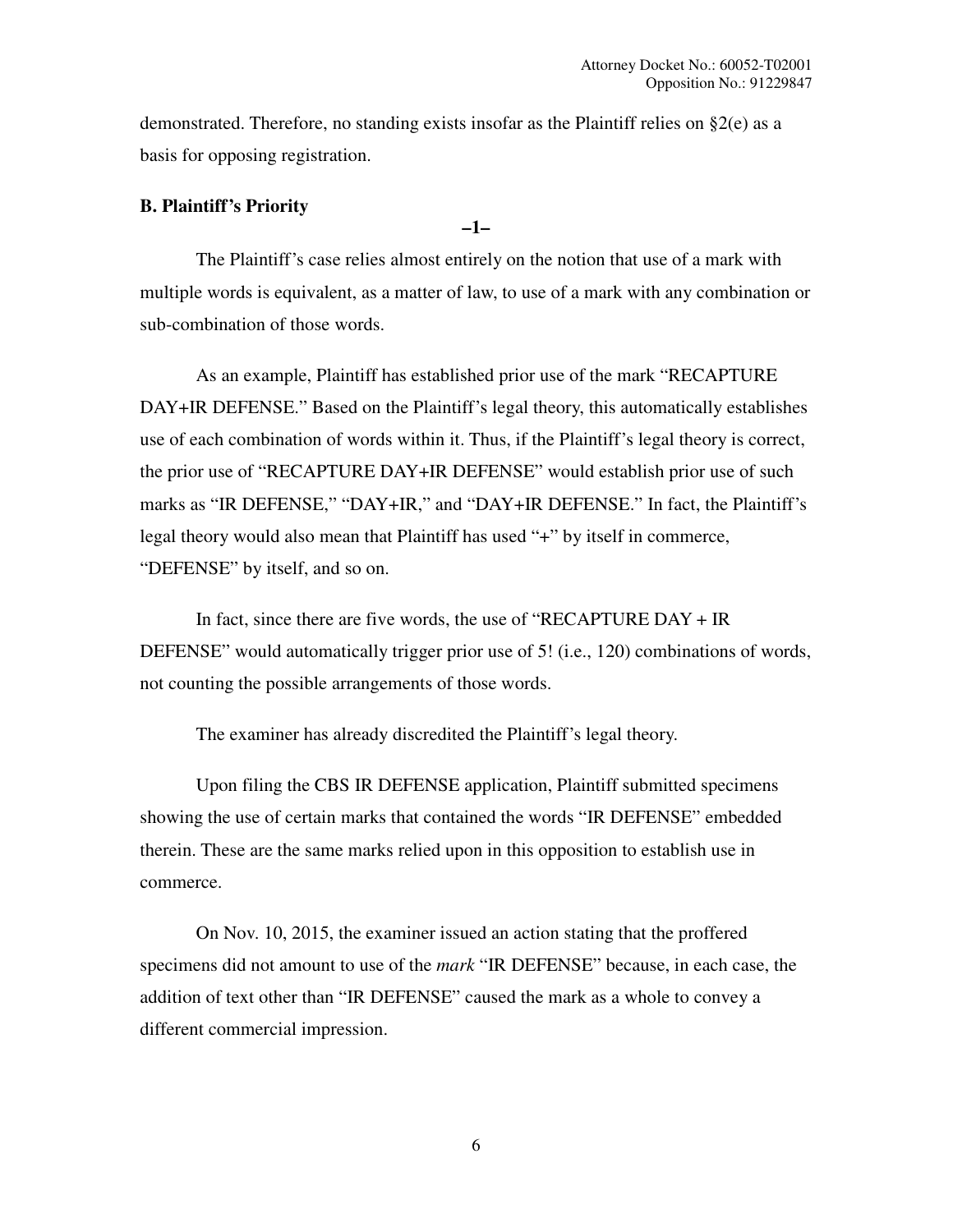The examiner's conclusion that Plaintiff had never actually used "IR DEFENSE" in commerce was sound because it was based on long-standing Supreme Court precedent.

In  $\text{Beckwith}$ ,<sup>1</sup> the mark at issue had the words "ROUND OAK" in conjunction with "MOISTAIR HEATING SYSTEM." The rejection was based on the theory that "MOISTAIR HEATING SYSTEM" was descriptive.

In reversing the Commissioner's decision, the Court held that "[t]he commercial impression of a trade-mark is derived from it as a whole, not from its elements separated and considered in detail. *Estate of P.D. Beckwith, Inc. v. Comm'r of Patents*, 252 U.S. 538, 545-46, 40 S. Ct. 414, 417. (1920)."

Accordingly, Defendant submits that the Plaintiff has only proven use of the marks that contain the words "IR DEFENSE." The law, however, does not apply to using words from the mark in commerce. The law requires using the mark itself in commerce. The mere fact that Plaintiff has used "IR DEFENSE" as a constituent element of another mark does not establish use of the mark "IR DEFENSE."

## **–2–**

Upon filing CBS's IR DEFENSE application, Andrew Surwilo, an officer of CBS, filed a declaration ("First Declaration") stating that CBS had been using the mark in commerce since November  $00$ ,  $2014<sup>2</sup>$  As evidence of such use, Plaintiff submitted specimens showing the use of several marks that had the words "IR DEFENSE" embedded therein. Specifically, Plaintiff relied on the presence of the words "IR DEFENSE" embedded in "RECAPTURE DAY+IR DEFENSE," "REFOCUS EYE+IR DEFENSE," and "UPLIFT+IR DEFENSE."

On May 6, 2016, Surwilo filed a second declaration ("Second Declaration"). The Second Declaration no longer asserted that CBS had already used the mark. Instead, it

 $\overline{\phantom{0}}$ 

<sup>1</sup> *Estate of P.D. Beckwith, Inc. v. Comm'r of Patents*, 252 U.S. 538, 40 S. Ct. 414.  $(1920)$ ."

<sup>&</sup>lt;sup>2</sup> File History of CBS IR DEFENSE application, Surwilo declaration of Aug. 11, 2015. The date given is indeed "November 00."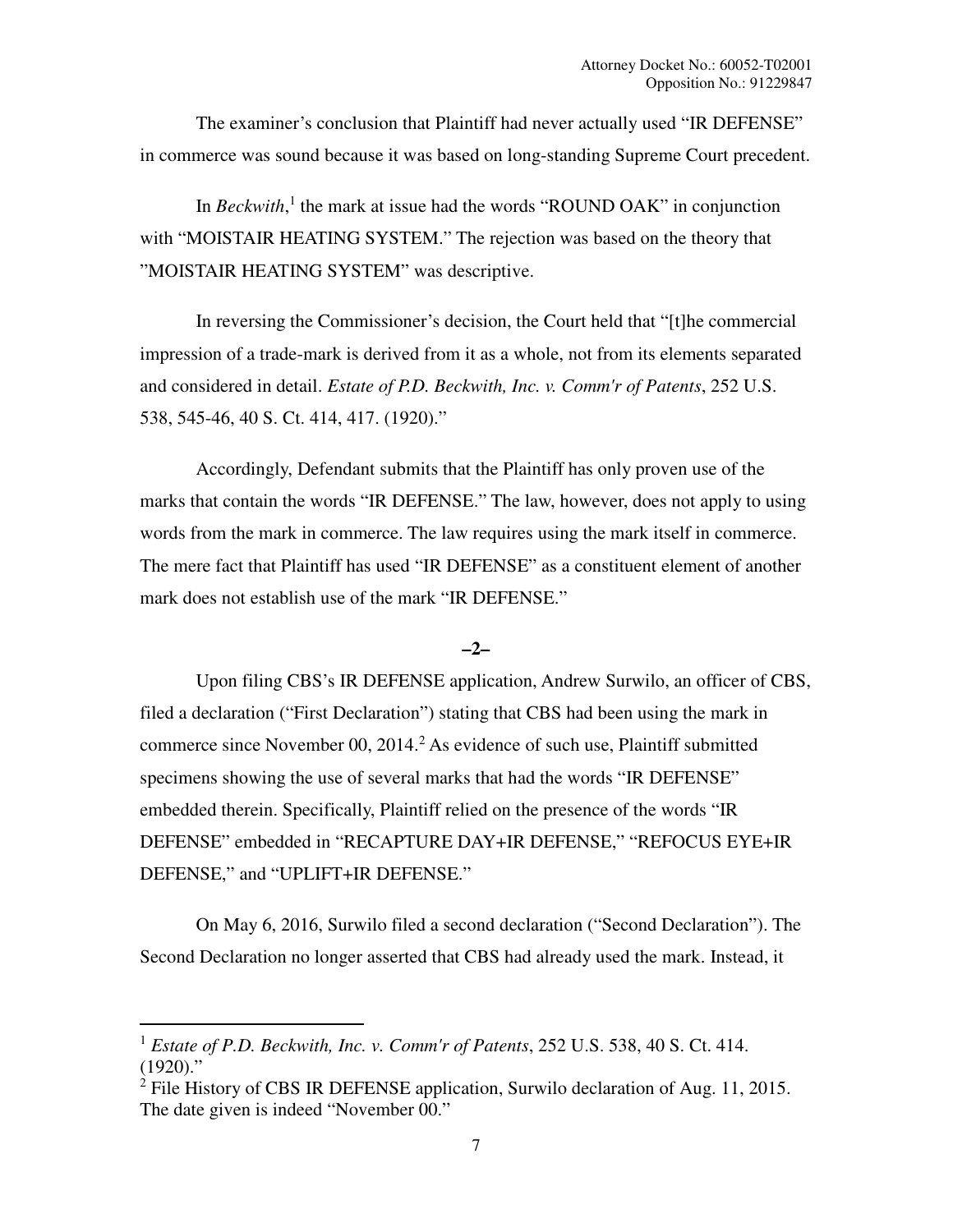asserted that CBS only had intended to use the mark at some indeterminate time in the future.

Prosecution proceeded with the examiner relying on the Second Declaration. This resulted in the citation of Defendant's "IR DEFENSE" application in a §2(d) rejection.

Defendant submits that the Second Declaration superseded the First Declaration because one cannot intend to use a mark if one has already used it.

In this opposition, Plaintiff has a submitted yet another declaration by Surwilo executed on Oct. 1, 2018, ("Third Declaration"). This Third Declaration alleges use as early as Oct. 2014, thus contradicting both the Second Declaration and the First Declaration (which alleged first use in Nov. 2014).

Stepping back for a moment to place things in perspective, the same affiant has submitted three separate sworn statements, all of which contradict each other on a rather important point: i.e., whether as of the filing date, CBS had already used the mark or was merely intending to do so, an if so, when. It hardly seems that an affiant who has made three contradictory sworn statements is entitled to very much credibility.

#### **–3–**

To support the Third Declaration, Plaintiff has provided a number of invoices.

However, the invoices only show sales of such products as "RECAPTURE DAY+IR DEFENSE," "UPLIFT+IR DEFENSE," and "REFOCUS EYE + IR DEFENSE." These are the same marks that the examiner identified as not making the same commercial impression as "IR DEFENSE" (see 11/10/2015 Action). These invoices do not establish that the mark "IR DEFENSE" was used.

#### **–4–**

To support the Third Declaration, Plaintiff has provided a number of invoices.

For example, the invoice on 2/26/2016 to Nick Nastasi of Jersey City, NJ (Surwilo Declaration, Page 10) refers only to "RECAP 360 IR DAY CREAM" and drops "DEFENSE" completely. It also refers to "RECAP 360 NIGHT TREATMENT" and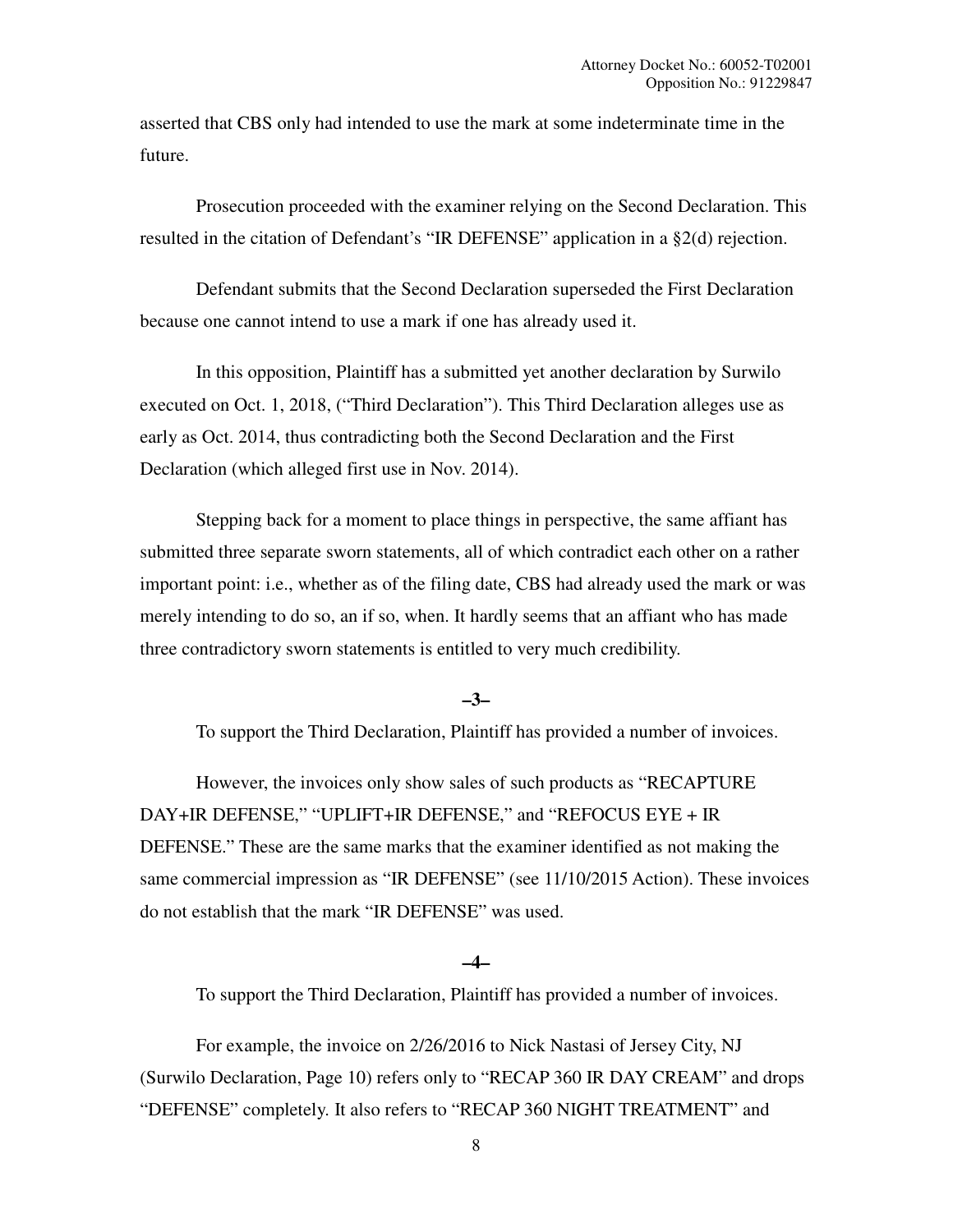drops "IR DEFENSE" altogether. It also refers to "REFOCUS EYE SERUM," thus dropping completely the use of "IR DEFENSE."

Thus, the invoice to Nastasi does not show the use of "IR DEFENSE" at all. At best, it shows the use of "IR."

The sale to Nick Nastasi was not an isolated incident. On 3/1/2016, Plaintiff sold certain products to Mary Anne Garrett of Ben Wheeler, Texas (Surwilo Declaration, page 11). Plaintiff identified these products as "RECAP 360 DAY IR DAY." The mark in question, however, is "IR DEFENSE," not "IR DAY." Plaintiff identified another product in this package as "RECAP 360 NIGHT" and another as "REFOCUS EYE SERUM." In both cases, "IR DEFENSE" has been omitted completely.

Plaintiff may rebut by pointing out that the terms used in the invoices are mere abbreviations.

However, the choice of how to abbreviate a mark reveals something about what is regarded as the most important part of the mark for identifying goods. In choosing to eliminate "IR DEFENSE" for the purpose of abbreviation, Plaintiff reveals that "IR DEFENSE" is regarded as not particularly useful for identifying Plaintiff's goods. This is consistent with the fact that the typical abbreviation for, for example, "application" is "appln" and not "tion."

It should also be noted that the absence of any evidence showing the use of the mark "IR DEFENSE" rather than merely the words "IR DEFENSE" embedded in another mark is consistent with Surwilo's declaration of 5/6/2016 in which he represented that the Plaintiff only had an *intent* to use the mark "IR DEFENSE" at some indeterminate time in the future.

#### **–5–**

Defendant draws attention to certain evidence of record that would appear to undermine Surwilo's credibility.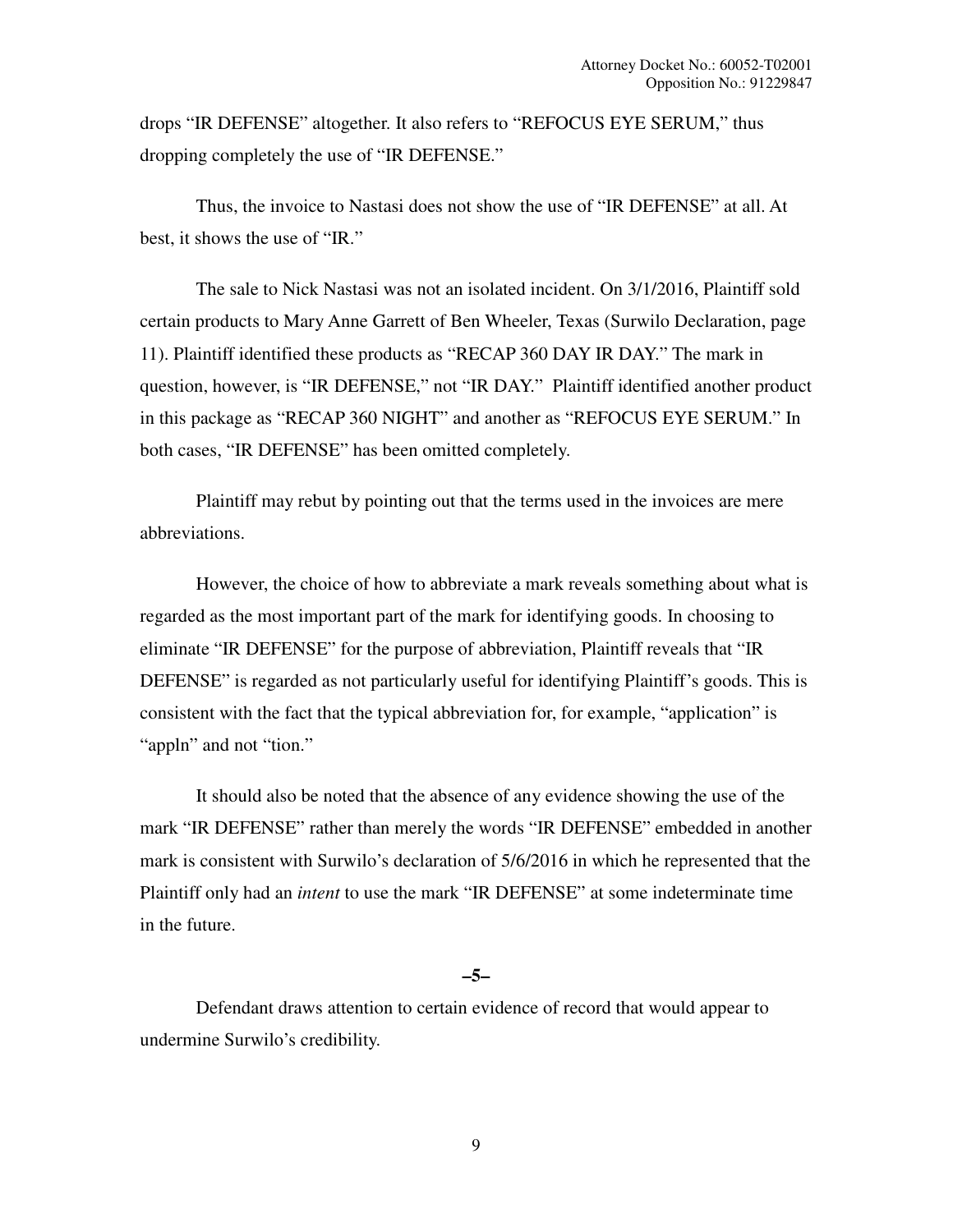On 5/6/2016, in connection with the CBS IR DEFENSE application, Surwilo filed a declaration stating that he was not aware of any other entity that had the right to use "IR DEFENSE" in such a way as to cause confusion with Plaintiff's use of the mark.

However, by 5/6/2016, there had already been a suspension notice issued in Application 86/726,095 for "RECAPTURE DAY + IR DEFENSE," which the Plaintiff has made of record. In this suspension letter, which issued on 12/14/2015, the examiner cited 86/660,963, which is the application at bar.

Defendant further draws attention to the file history of U.S. Application 86/740,503 for "RECAPTURE 360+ IR DEFENSE," which Plaintiff has made of record. In that case a similar suspension letter issued on 11/13/2015, well before Surwilo's declaration on 5/6/2016.

Based on Surwilo's position within the company, Defendant submits that Surwilo knew or should have known of Defendant's application by at least as early as 11/13/2015. If he had overlooked the 11/13/2015 suspension letter, he would have learned it from the one that followed on 12/14/2015. Both of these were several months before Surwilo submitted a declaration on 5/6/2016 to cause the "IR DEFENSE" application to transition from a  $\S1(a)$  application into a  $\S1(b)$  application.

Assuming that the two suspension letters made Surwilo aware of Defendant's pending application by no later than 12/14/2015, one can infer one of two facts from the 5/6/2016 declaration: (1) Surwilo did not regard Defendant's use of the mark as one that would cause a likelihood of confusion with Plaintiff's use of the mark; or (2) Surwilo deliberately concealed his knowledge of Defendant's mark from the examiner.

If (1) is true, then the opposition should be dismissed since by Surwilo's own admission, Defendant's use of the mark would pose no likelihood of confusion. If (2) is true, then the possibility of perjury exists and all of Surwilo's three declarations should be regarded as tainted.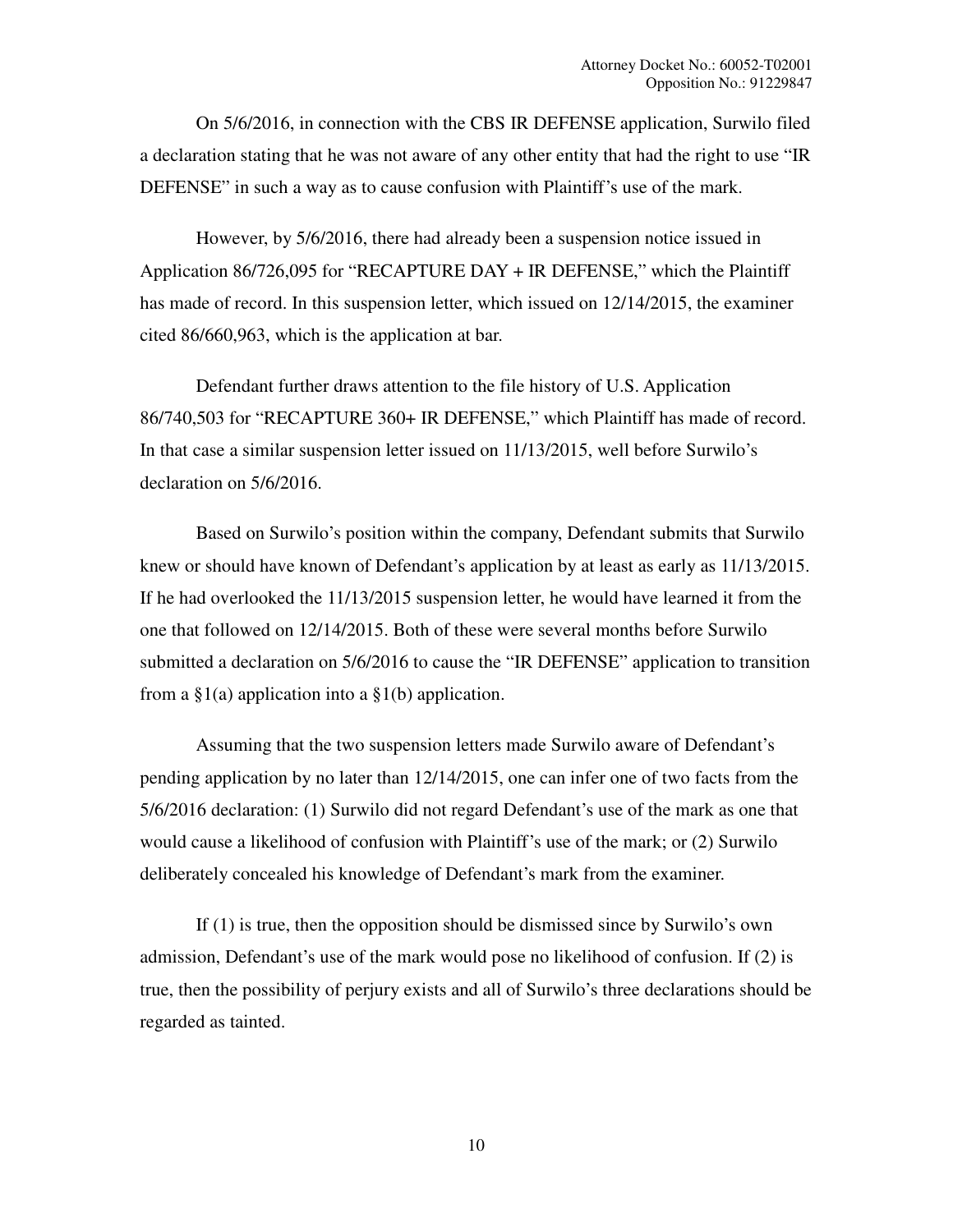## **C. Likelihood of Confusion**

In a declaration submitted by Surwilo on 5/6/2016, Surwilo represented to the examiner that he was not aware of any third party using the mark in a way that would cause likelihood of confusion with Plaintiff's mark. This declaration was executed after the 12/14/2015 suspension letter in US Application 86/726,095 and the 11/13/2015 suspension letter that issued in US Application 86/740,503, both of which belong the Plaintiff. Therefore, by the time the 5/6/2016 declaration was executed, Surwilo was already aware of Defendant's application for "IR DEFENSE."

Since Surwilo went ahead and filed the declaration anyway, it seems obvious that he must have regarded Defendant's application as *not* posing a serious threat of confusion with Plaintiff's use of the same mark. Any other conclusion would raise the possibility of perjury.

Accordingly, by Plaintiff's own representations to the Office, no likelihood of confusion exists.

## **D. Descriptiveness of Mark**

On page 13 of the Plaintiff's Brief, the plaintiff alleges that "IR DEFENSE" is merely descriptive and therefore does not comply with  $2(e)(1)$ .

However, this is not the story that the Plaintiff has given the examiner during prosecution of Plaintiff's own application for "IR DEFENSE."

The Plaintiff's allegations on page 13 of the Brief contradict what the Plaintiff has argued in connection with attempting to obtain registration of "IR DEFENSE" in Application 86/726,961.

Defendant draws particular attention to the opposer's argument made in a response filed on June 12, 2017 in 86/726,961. In that response, opposer faced a section  $2(e)(1)$  rejection of the same mark. The opposer at the time provided three pages of wellreasoned arguments indicating that "IR DEFENSE" complies with 2(e)(1).

Relevant portions of the opposer's arguments are pasted below: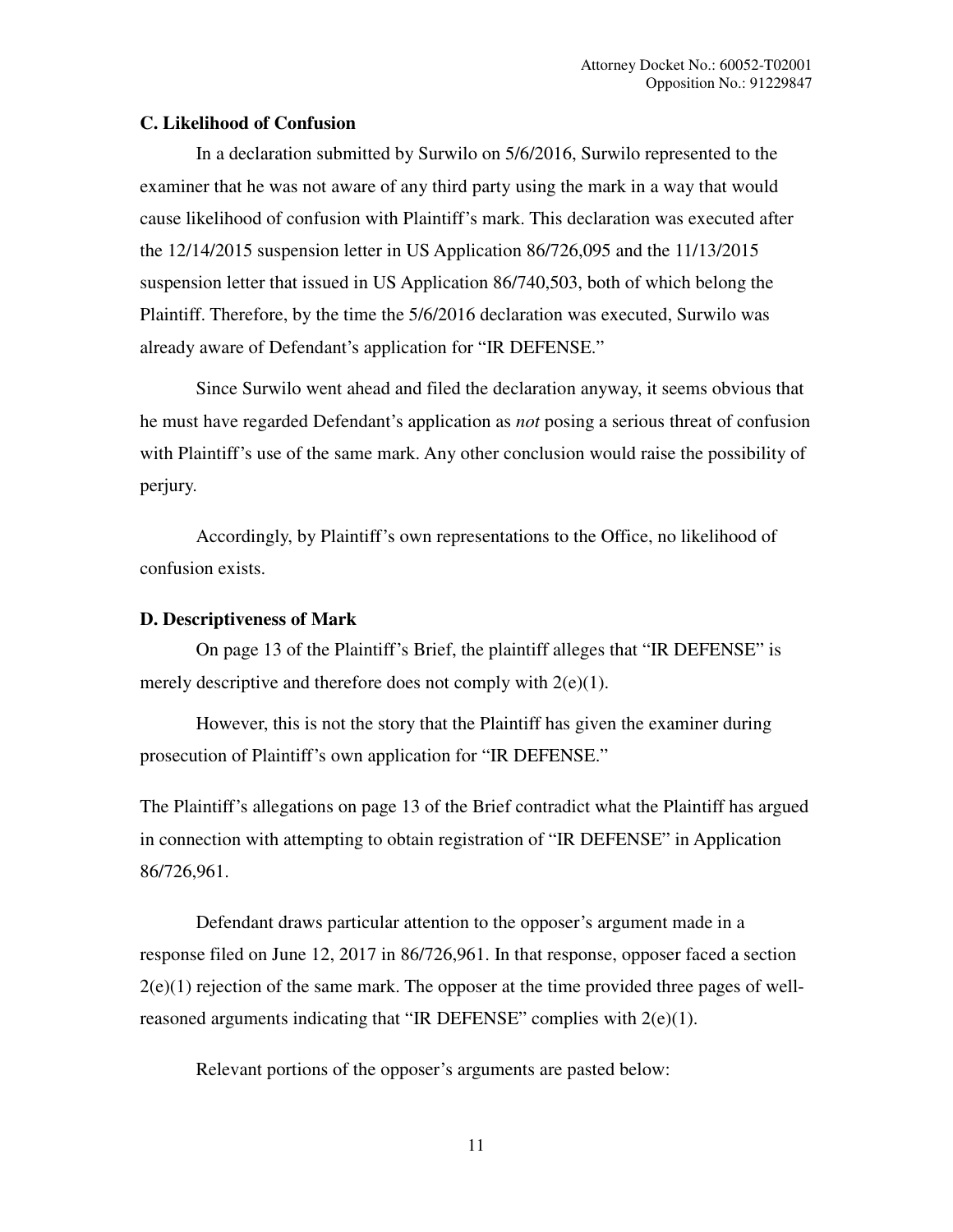Applicant's mark is not merely descriptive in nature, and therefore should not be refused registration on the Principal Register. Applicant's product cannot immediately be identified simply by viewing the subject mark. The combination of IR and DEFENSE is a unique juxtaposition, to the best knowledge of Applicant. Furthermore, the terms IR and DEFENSE each have many different meanings and connotations both inside and outside of the cosmetics industry, so that a prospective consumer must give thought and consideration to what the goods are. The IR DEFENSE trademark functions as an identifier of source of the goods, is not barred by Section 2(e) and should be allowed to proceed to registration.

> . . .

The applicable standard to apply when determining whether a mark is merely descriptive and unable to indicate origin or source is not a guess by the prospective customer. In such case, Applicant offers that because there is no meaning of "IR DEFENSE" in the industry or in any dictionary, the mark as a whole cannot be found merely descriptive for the goods. As indicated, an "amount of thought" and "imagination" is necessary to determine the features, function or purpose of Applicant's goods. The joining of these two words does not indicate to prospective consumer the type of product being marketed under the IR DEFENSE trademark.

Defendant incorporates the foregoing arguments by reference as a basis for asserting that Defendant's mark complies with §2(e).

#### **VI SUMMARY**

The Opposer's case rests entirely on the supposed legal principle that use of a mark that combines several words is enough to establish use of each word or combination of words within the mark.